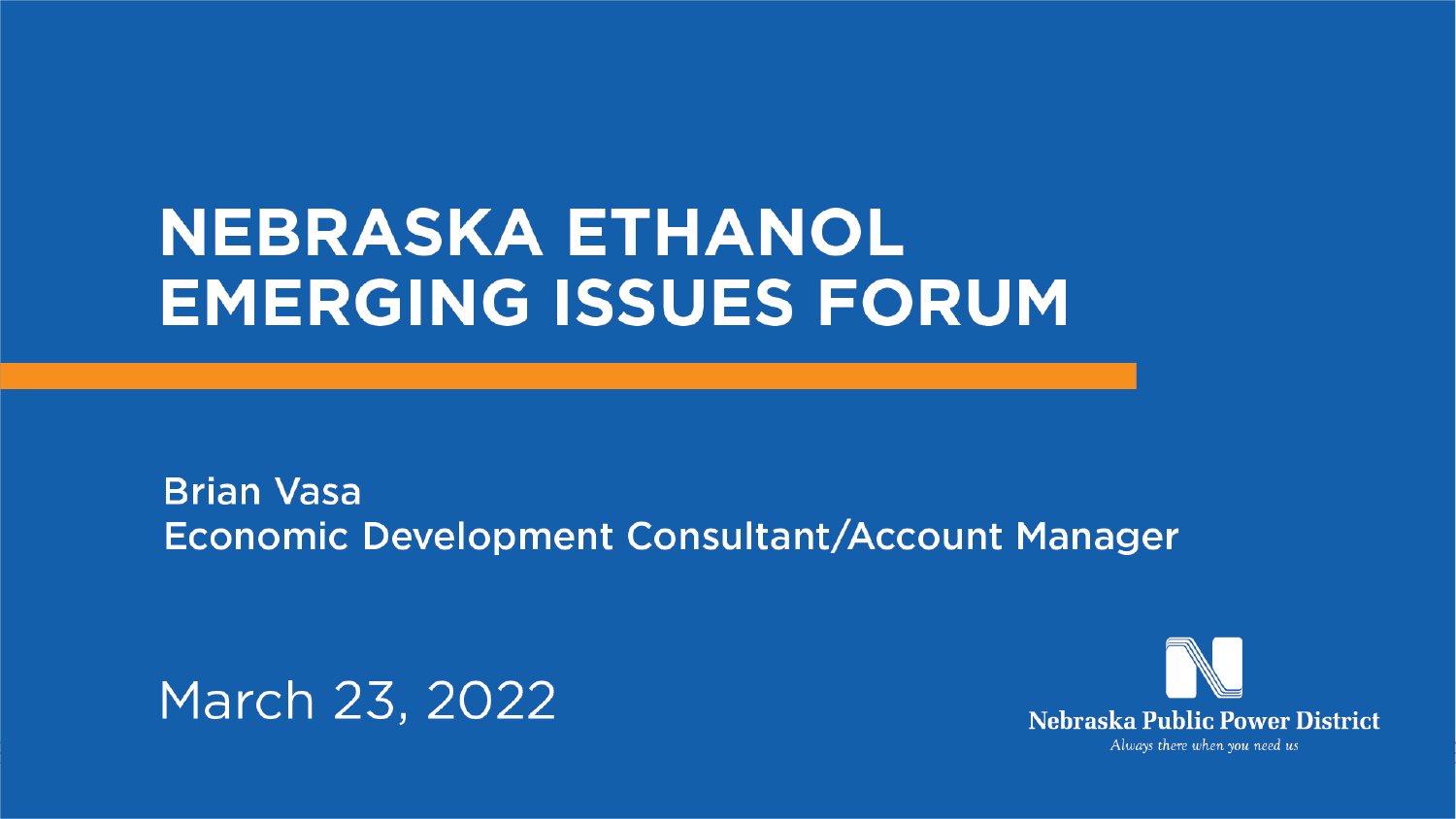## ABOUT NPPD

**Generating Facilities** 















**AD** 

**Wholesale Power Supply Agreements 6** Municipalities Jolic Power Districts

## Residential, Commercial and **Industrial Customers**

## **Retail Communities**

### Works in Partnership with Other Utilities to Serve More Than 600.000 **Nebraskans**

**Govered by Elected Board of Directors** Representing **Subdivisions**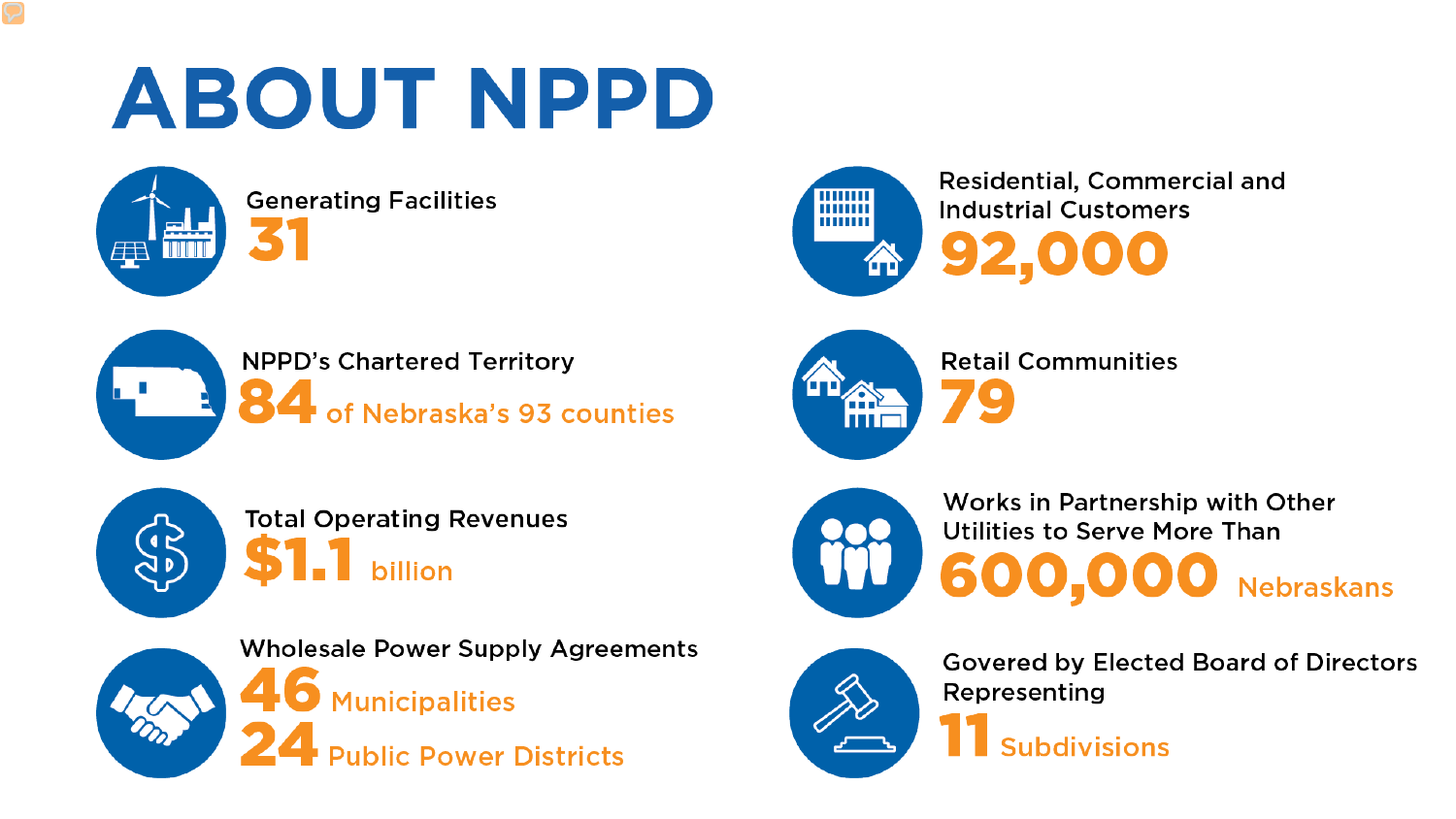- Enhance the quality of life
- Lower electric rates (costs) for all
- Job creation/wealth creation
- Build revenue
- Foster good government and community relations
- Diversify state's economy
- Expand tax base



## Why We're Involved In Economic Development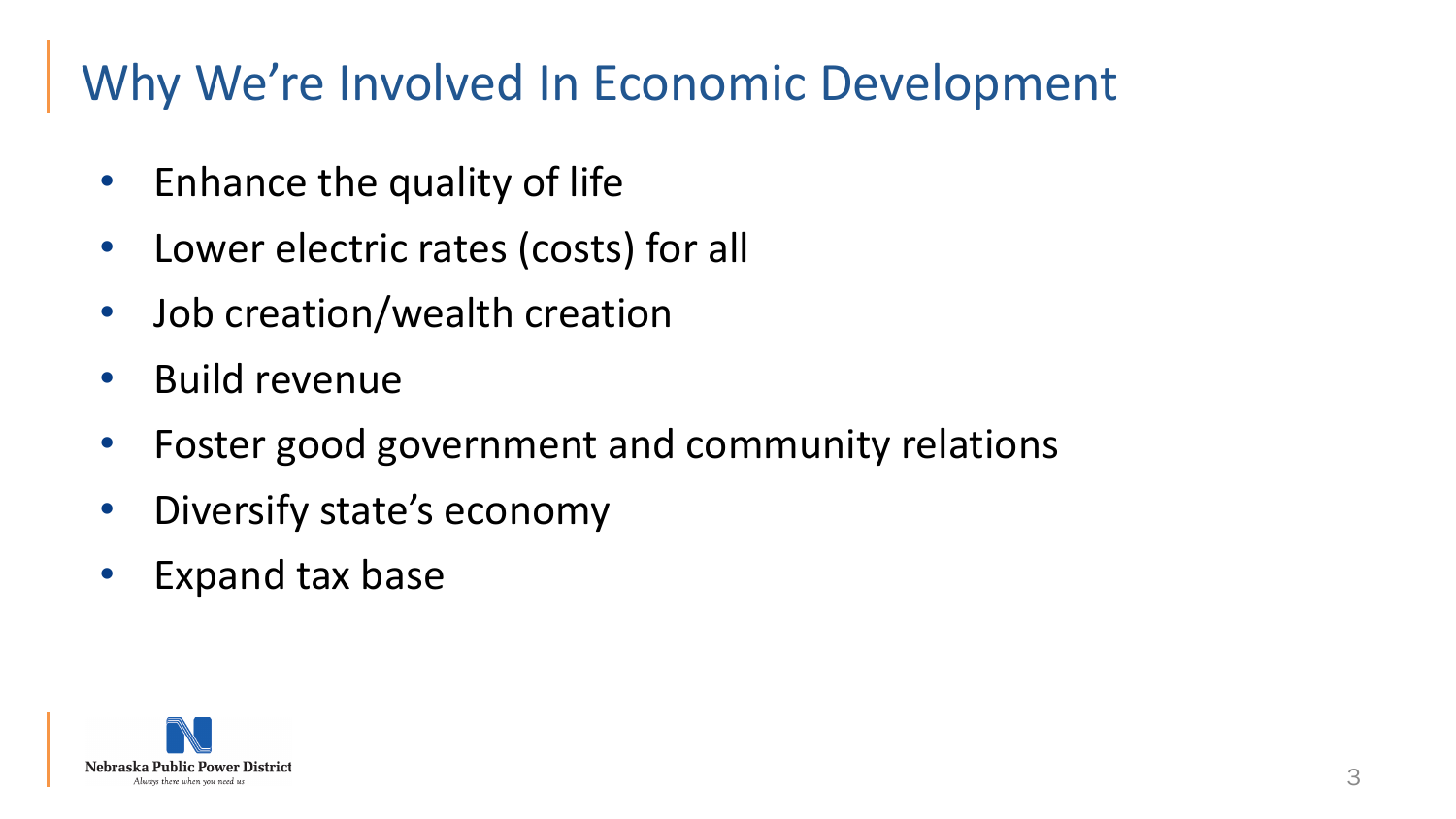- Just one Nebraska ethanol plant in 1985 has grown to 24 ethanol plants today. Spread throughout much of the state, these plants have a capacity of more than 2.5 billion gallons – making Nebraska the No. 2 ethanol-producing state in the country.
- Combined, these plants use more than 700 million bushels of corn per year and produce more than 6 million tons of distillers grains, a high protein feed ingredient used for cattle.
- These ethanol plants represent a \$5 billion economic impact in the state and provide direct full-time employment for more than 1,400 Nebraskans.



## Nebraska Ethanol Industry 1985-2022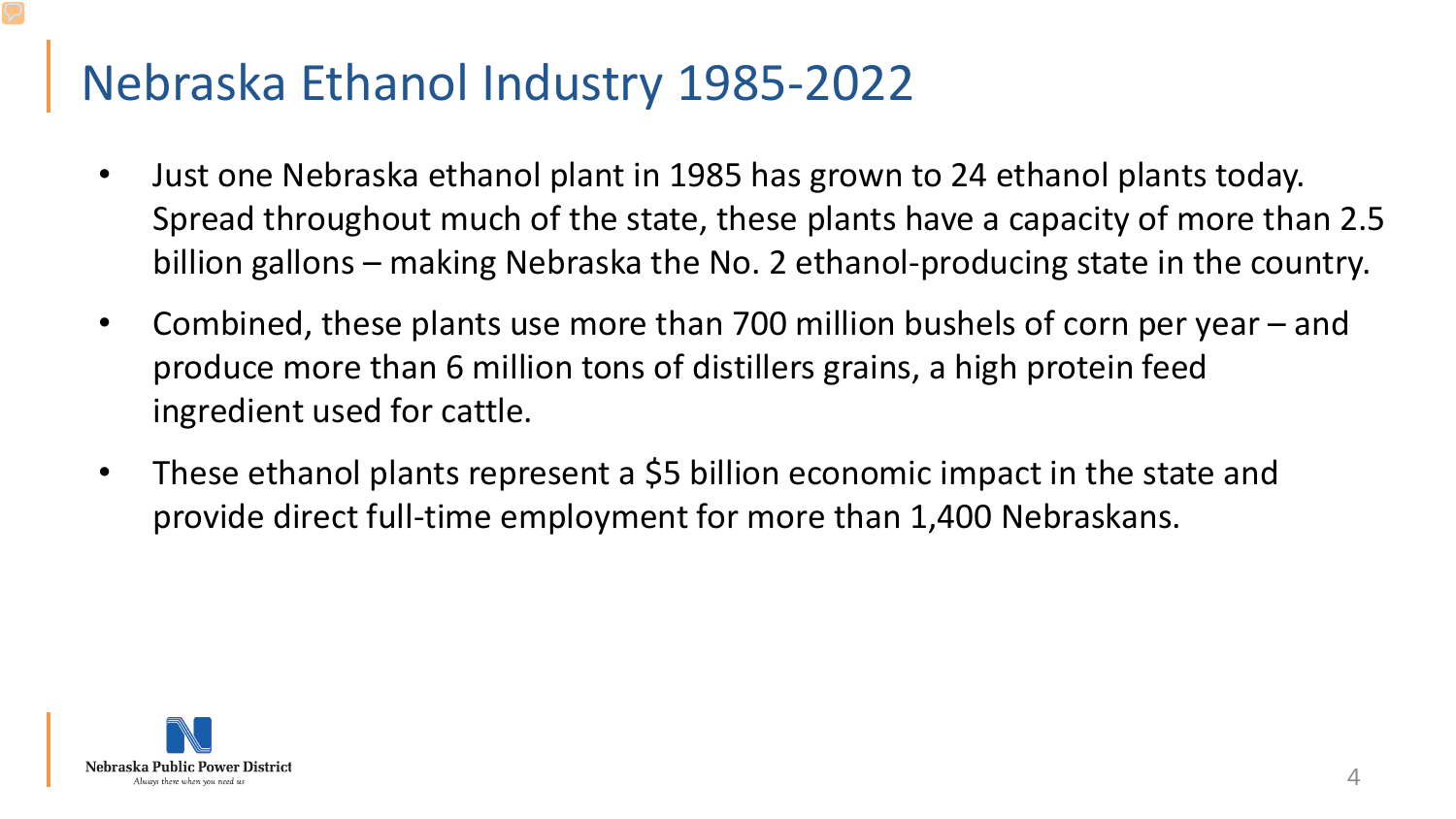- Higher grades of alcohols
- Clean sugar technology
- Higher protein products
- Increased corn oil production
- Carbon capture



## What's Next for Nebraska's Ethanol Industry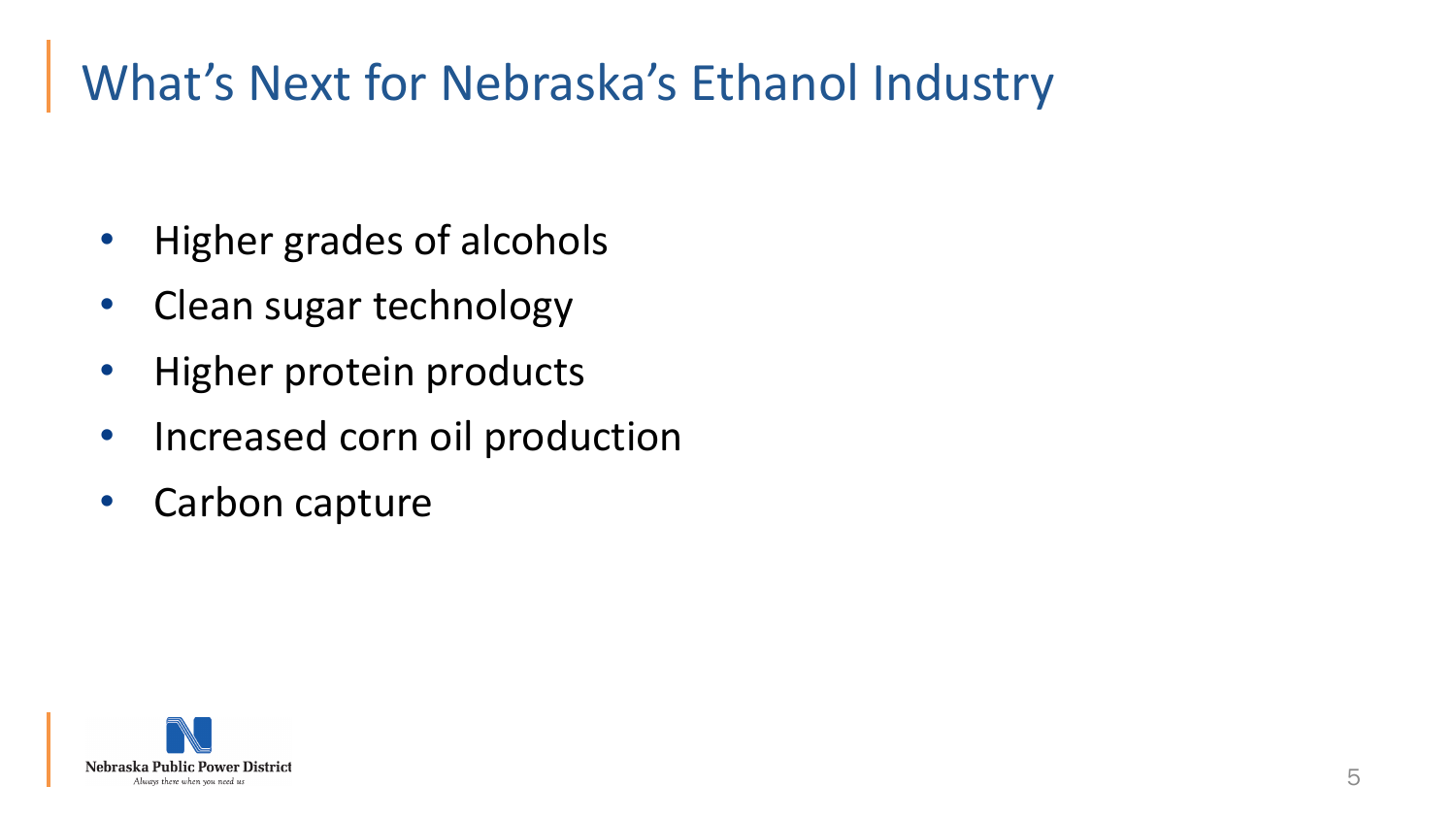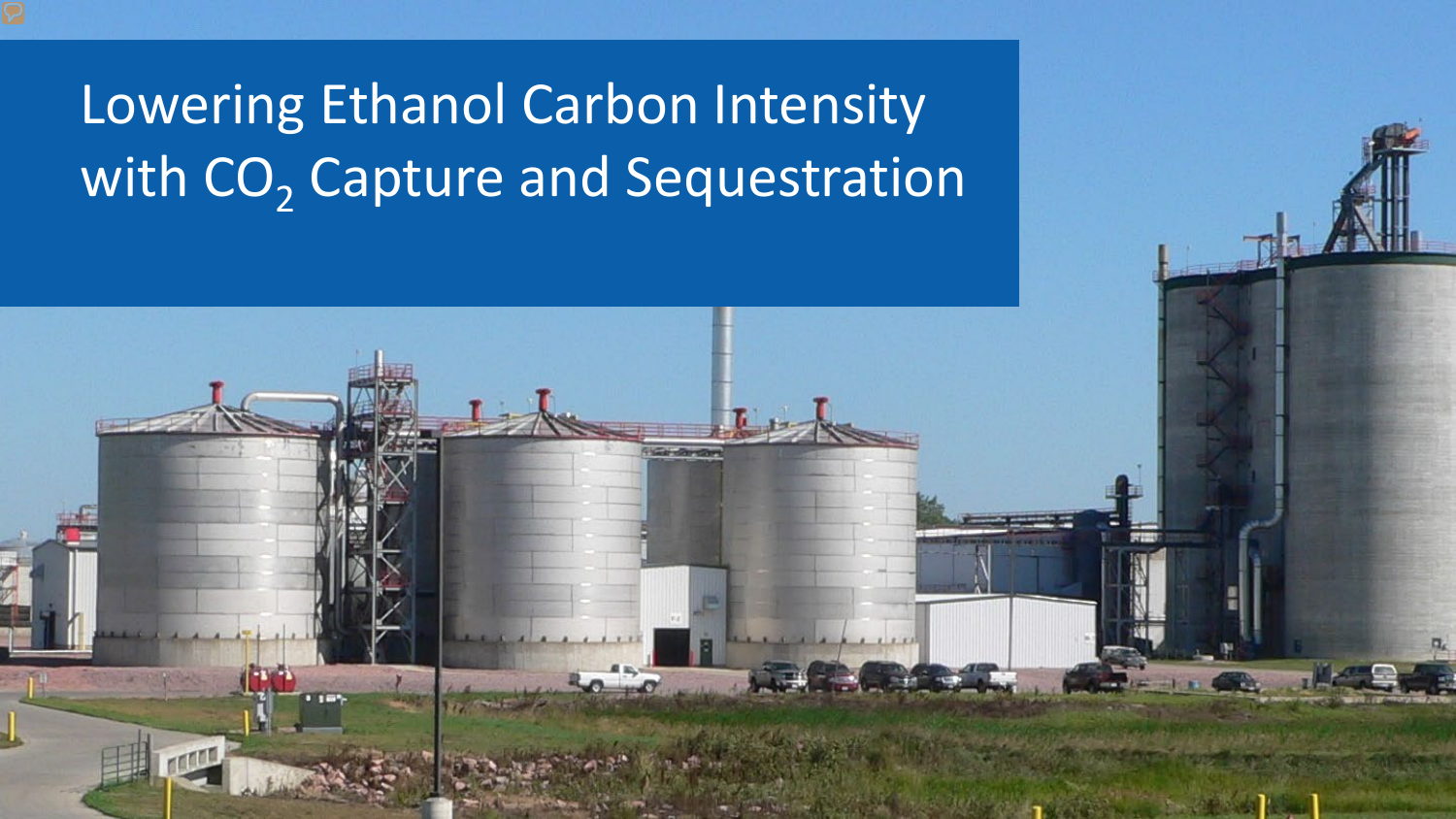



## Economic Impacts of Adding Carbon Capture Technologies to Nebraska Ethanol Plants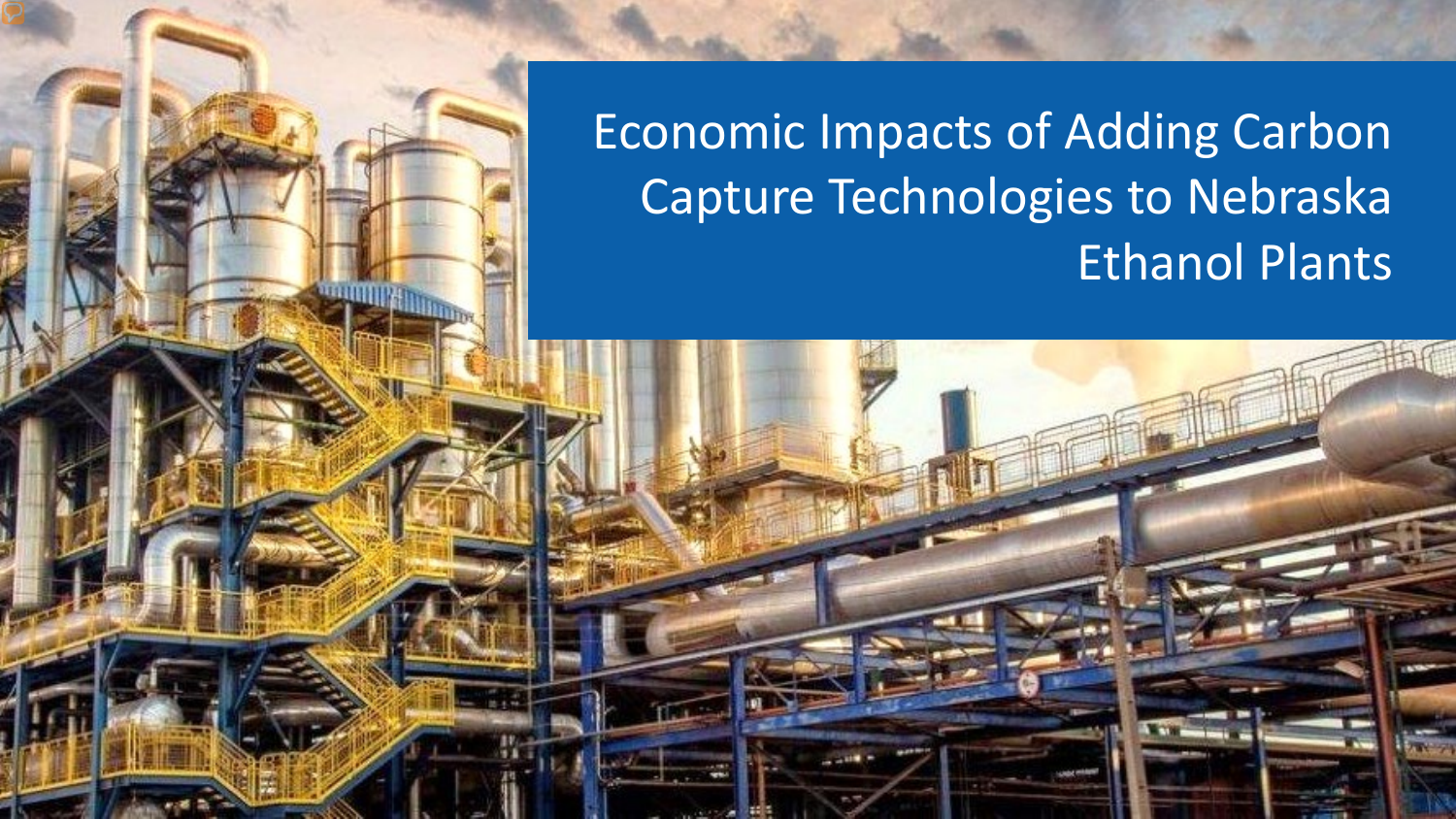- A joint project between Gary Climate Solutions, LLC and Conestoga Energy Partners
- Began in 2012
- Roughly 150,000 tons of CO<sub>2</sub> are captured annually from the Bonanza BioEnergy plant in Garden City, Kansas.
- The  $CO<sub>2</sub>$  is transported and injected via a 14-mile transmission system and utilized for enhanced oil recovery.



### Conestoga Energy Partners Carbon Capture Project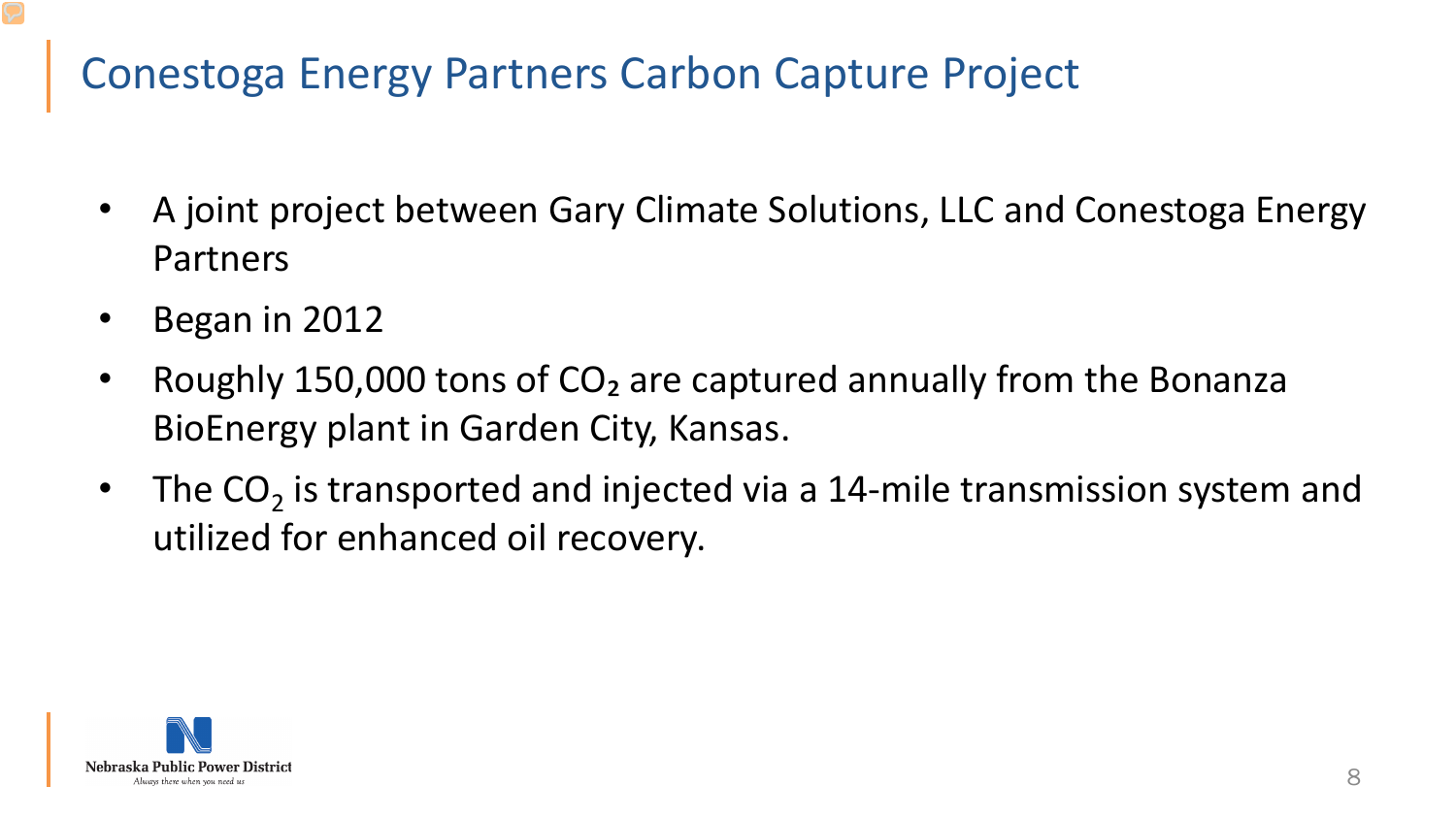

Conestoga Energy Partners Carbon Capture Project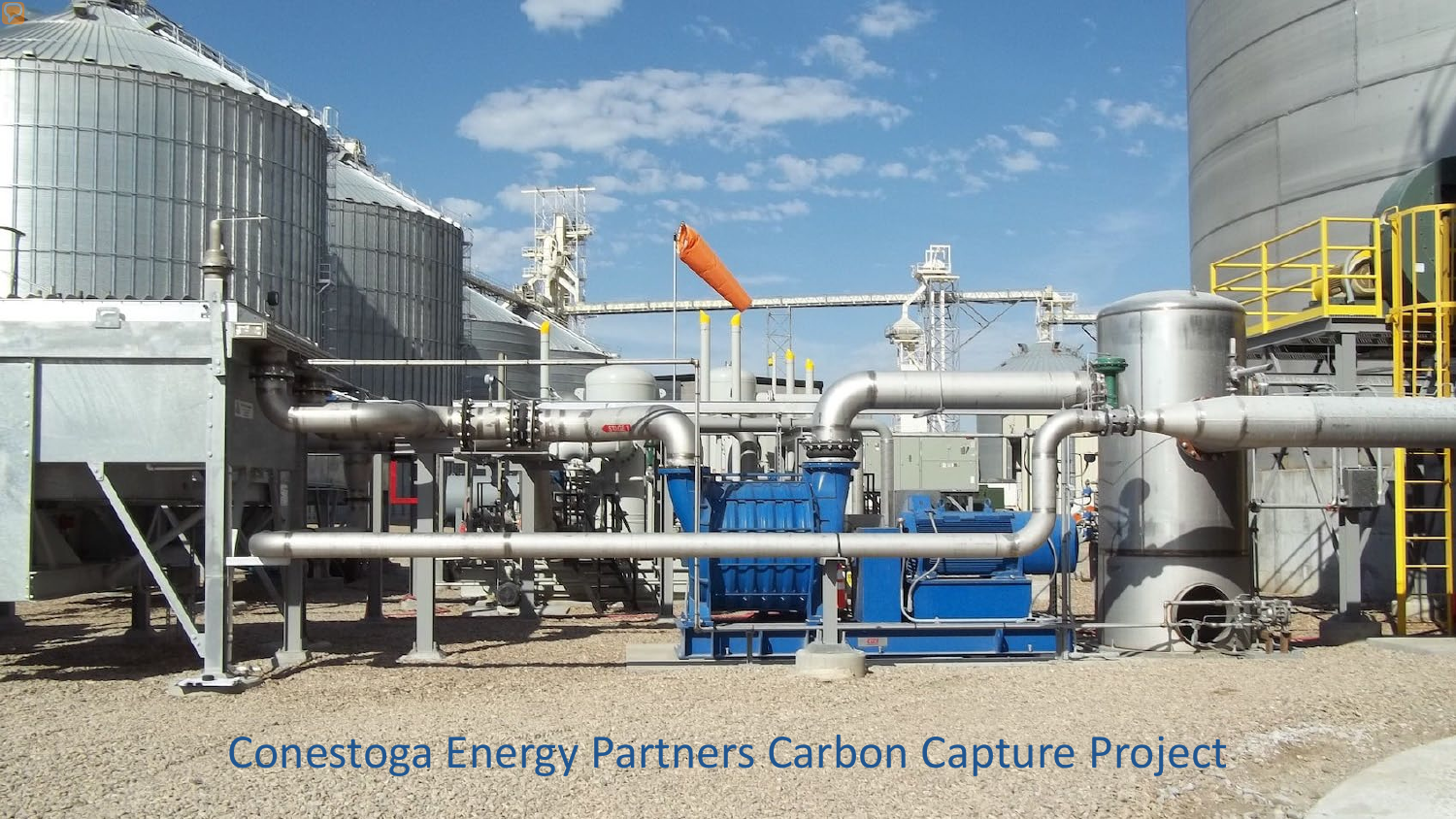- Data for Impact based on information received from Gary Climate Solutions and Pelican Engineering
- Impact is for Carbon Capture systems installed at our 24 plants
- Impact does not include investments in pipeline or sequestration wells



### Impact Analysis Data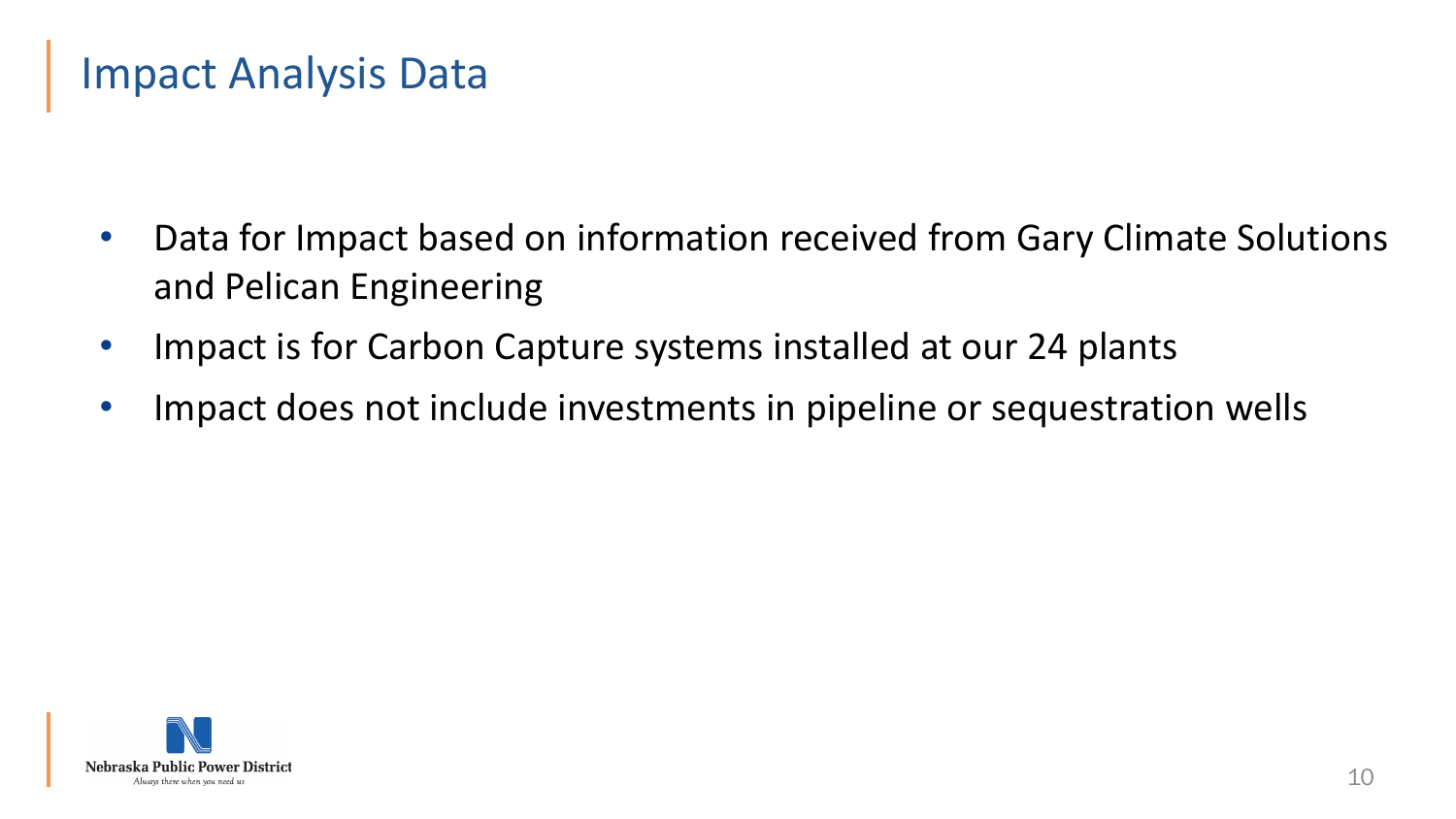## ASSUMPTIONS





**\$12M INVESTMENT** 





ANNUAL COST OF OPERATION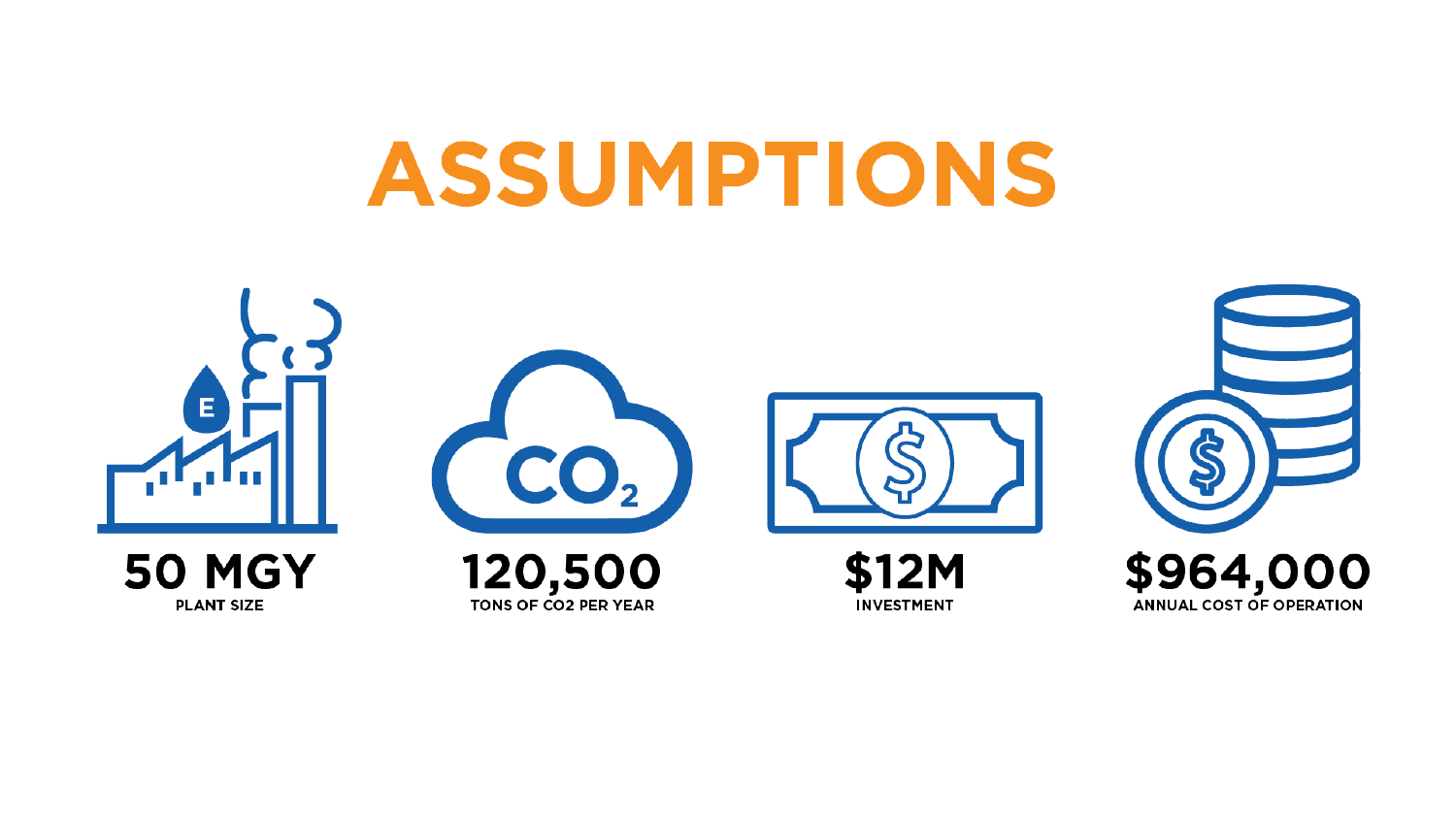

### **OPERATING COSTS**



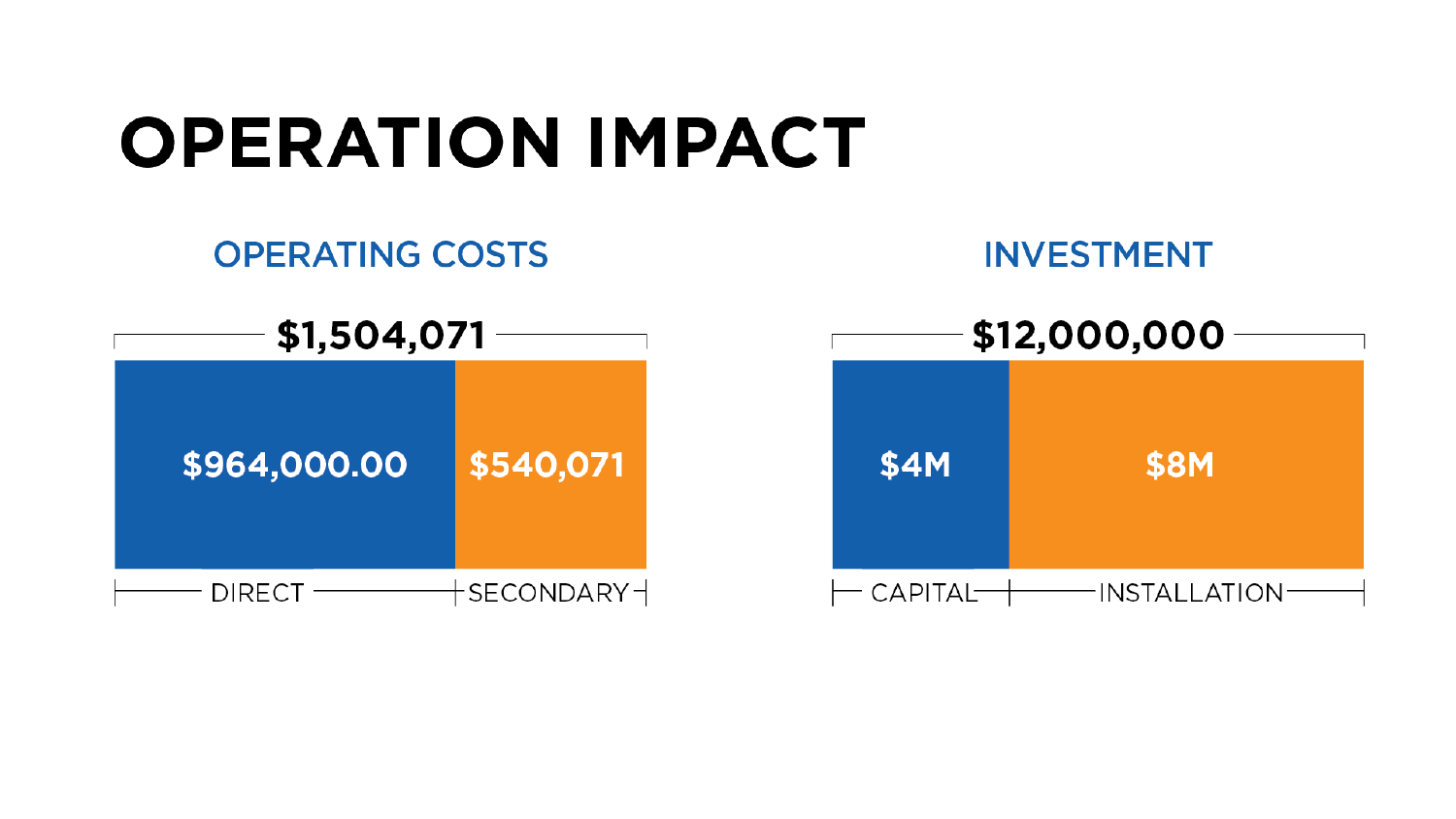





## \$30,175,315 \$10,150,315  $\mathord{\hspace{1pt}\text{--}}$ SECONDARY $\mathord{\hspace{1pt}\text{--}\hspace{1pt}}$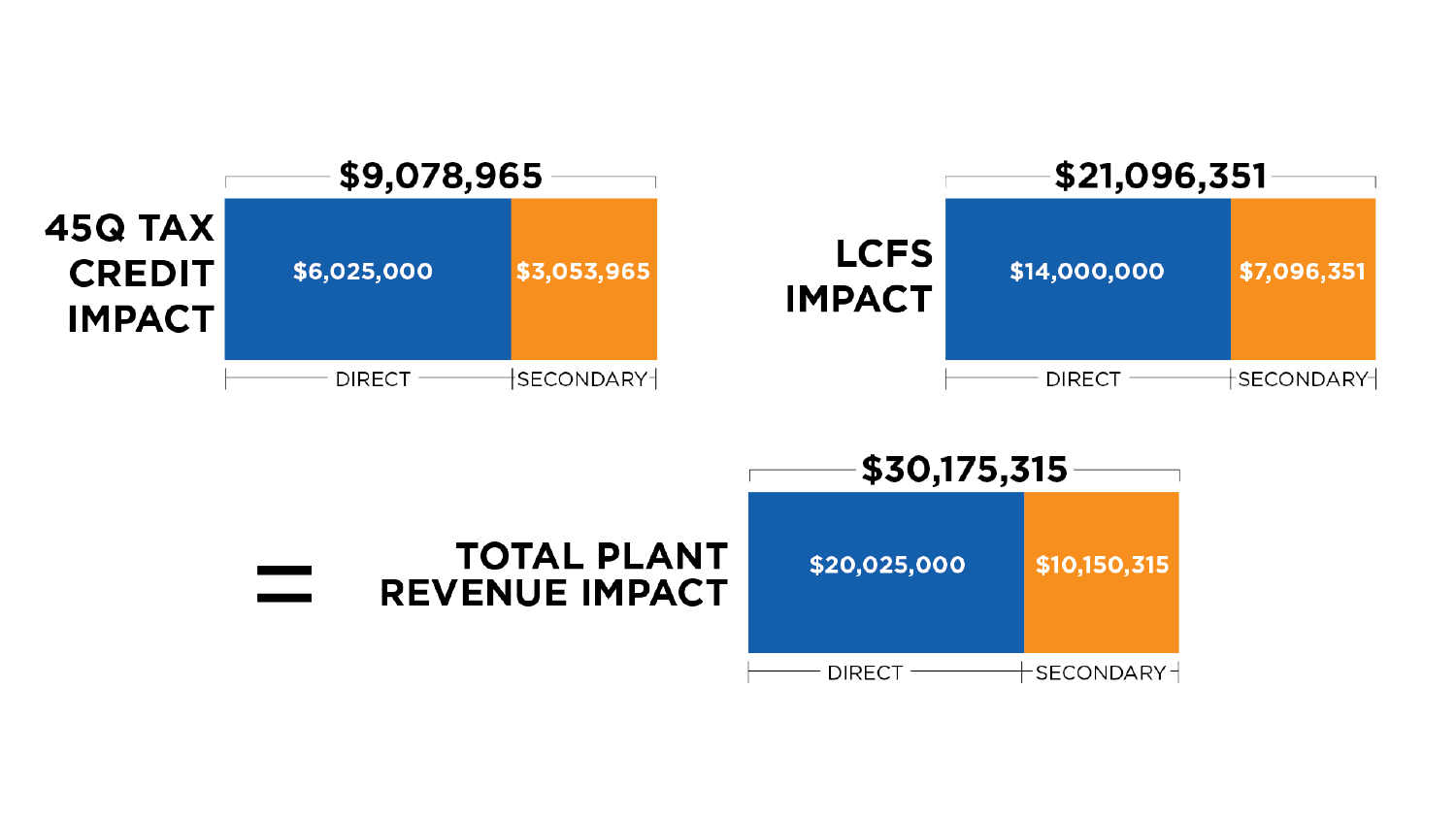# **POTENTIONAL ANNUAL IMPACT** ST.5 BILLION

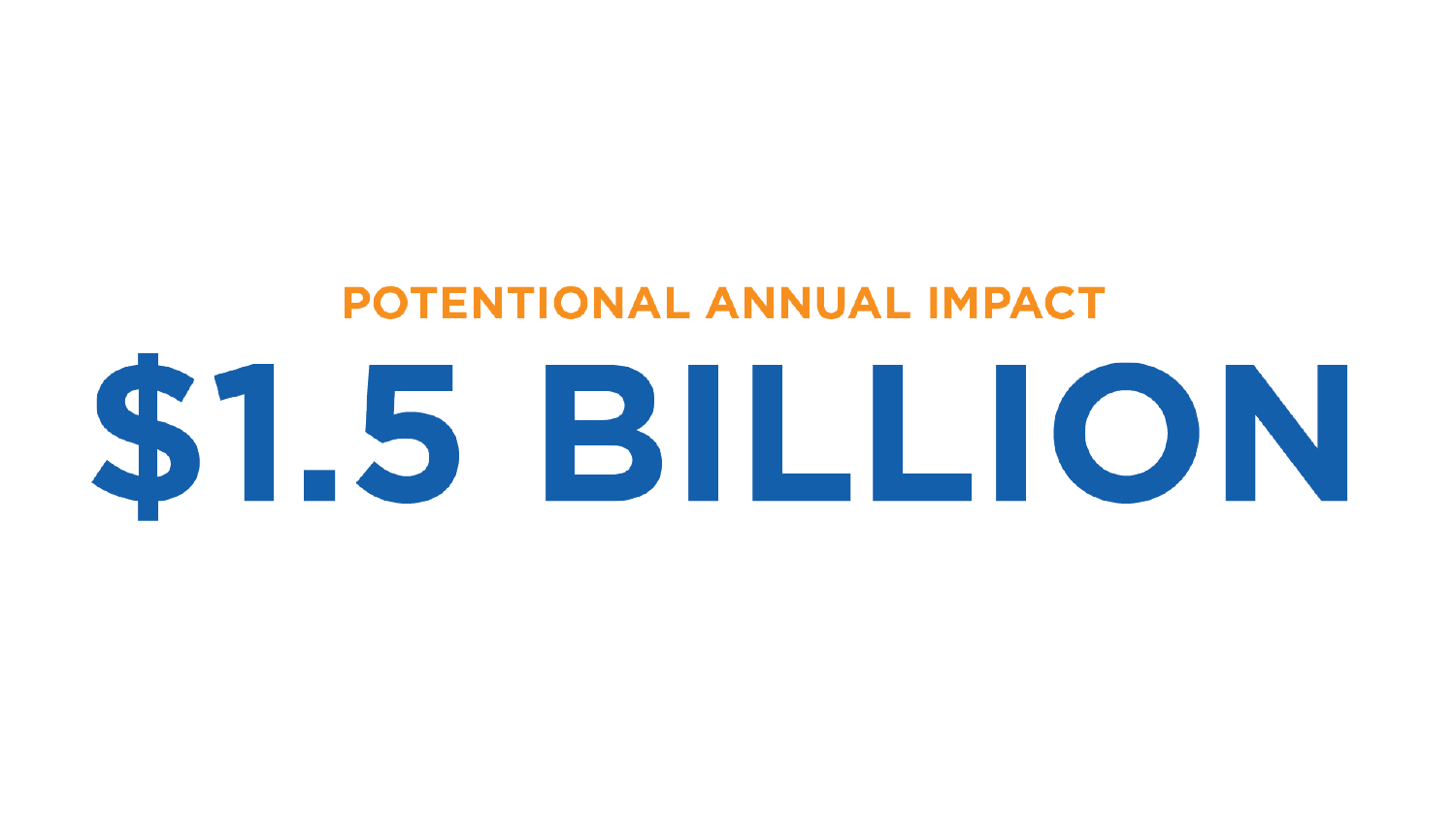## **Carbon capture and sequestration** is not only good for the environment, it's good for Nebraska's economy.